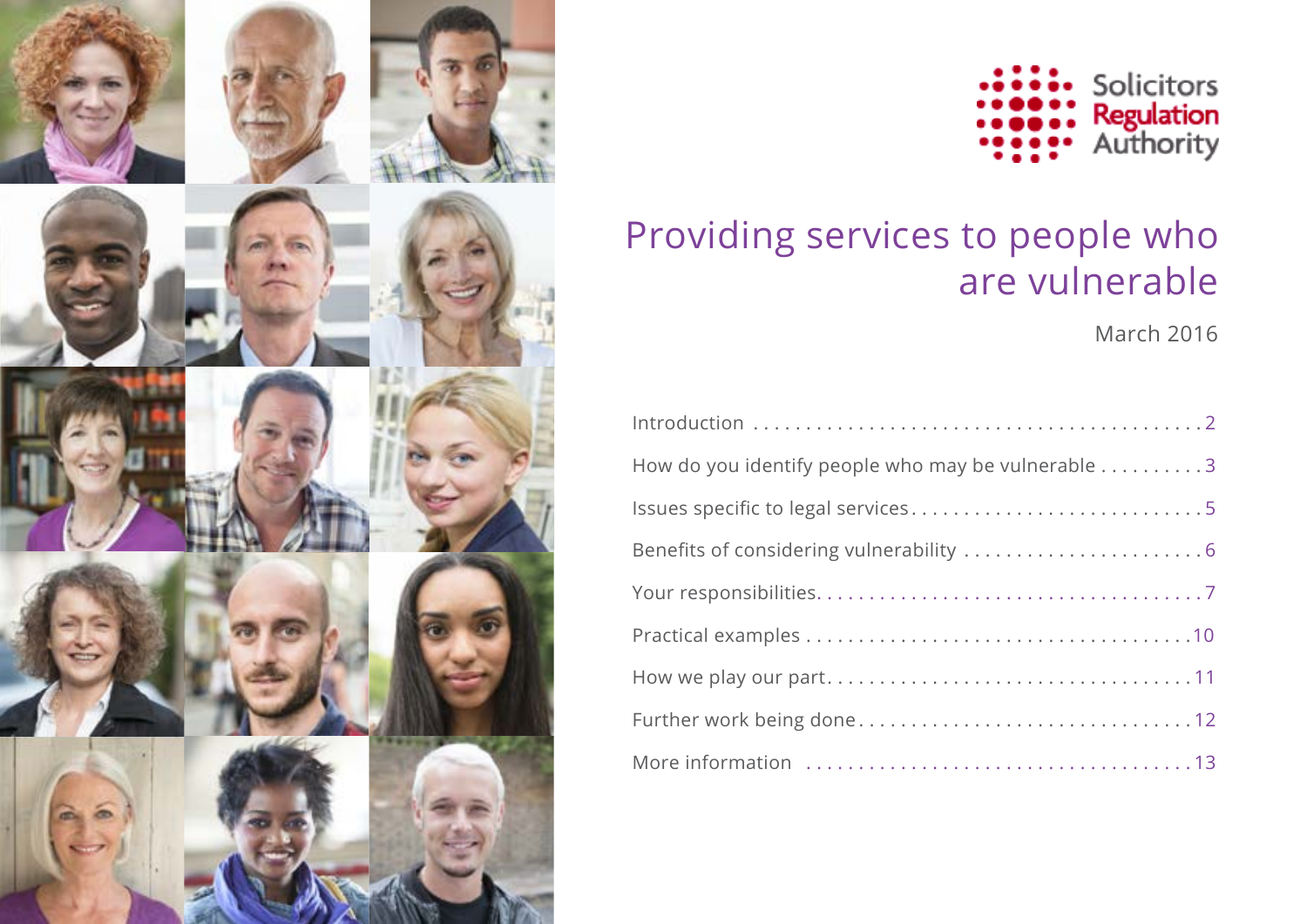## Introduction

Solicitors and law firms often provide legal services to clients at some of the most difficult times in their lives. Some of these clients may be vulnerable and it is essential that they are able to exercise their rights in the same way as anyone else. Ultimately, the law should always be applied in a way that is accessible, fair, and efficient<sup>1</sup>

We highlighted poor standards of service to people who may be vulnerable as a priority risk in 2015, and it continues to be of concern to us. 2 We believe that if solicitors and law firms have a better understanding of people's needs, they will be in a stronger position to provide high standards of service to their clients.

This report brings together a range of resources and information for solicitors and law firms to use. It may also be of interest to other organisations that support people with legal problems.









1. [What is the Rule of Law?](http://worldjusticeproject.org/what-rule-law), World Justice Project, 2016

2. [Risk Outlook 2015/16,](http://www.sra.org.uk/risk/outlook/risk-outlook-2015-2016.page) SRA, 2015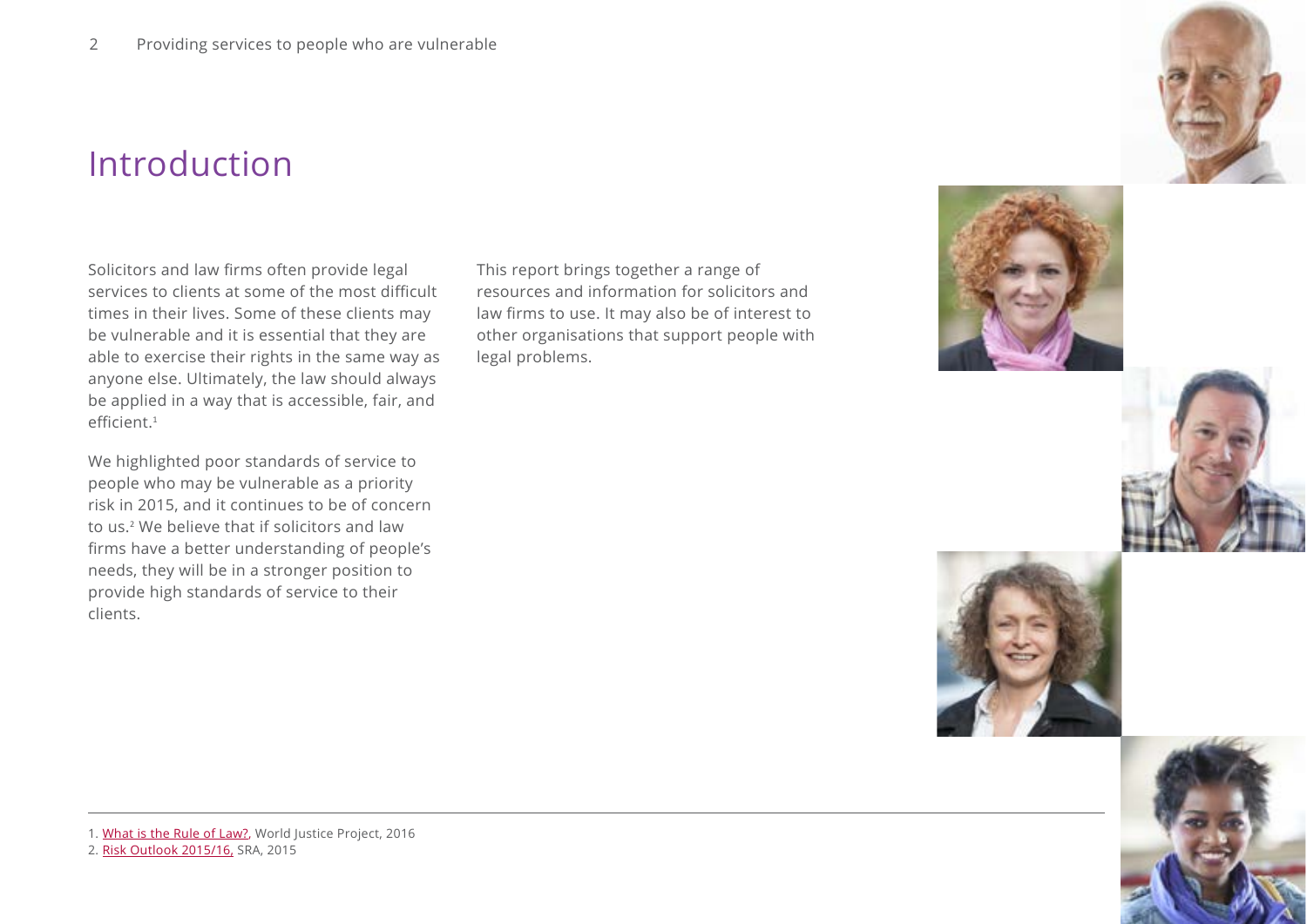# How do you identify people who may be vulnerable?

A person with a vulnerability is usually described as someone who is at a higher risk of harm than others.

The statutory term 'vulnerable adult' describes people over the age of eighteen, towards whom the state has specific safeguarding responsibilities, such as:

- living in residential or sheltered accommodation
- receiving certain types of health and social care
- receiving certain types of welfare support
- detained in lawful custody.<sup>3</sup>

A number of solicitors and law firms regularly provide services supporting vulnerable adults, such as those specialising in the fields of mental health law, social welfare law or those acting as an attorney under a Lasting Power of Attorney. However, anyone providing legal services to the public could potentially be dealing with a vulnerable adult or their appointed representative in any type of matter, from buying a house to writing a will.

The statutory definition is very specific, but should not be your only consideration when thinking about how a person might be vulnerable.

You should also consider vulnerability in relation to:

- a personal characteristic, such as having a low income or a low level of literacy
- a situation, such as a bereavement or a threat of deportation.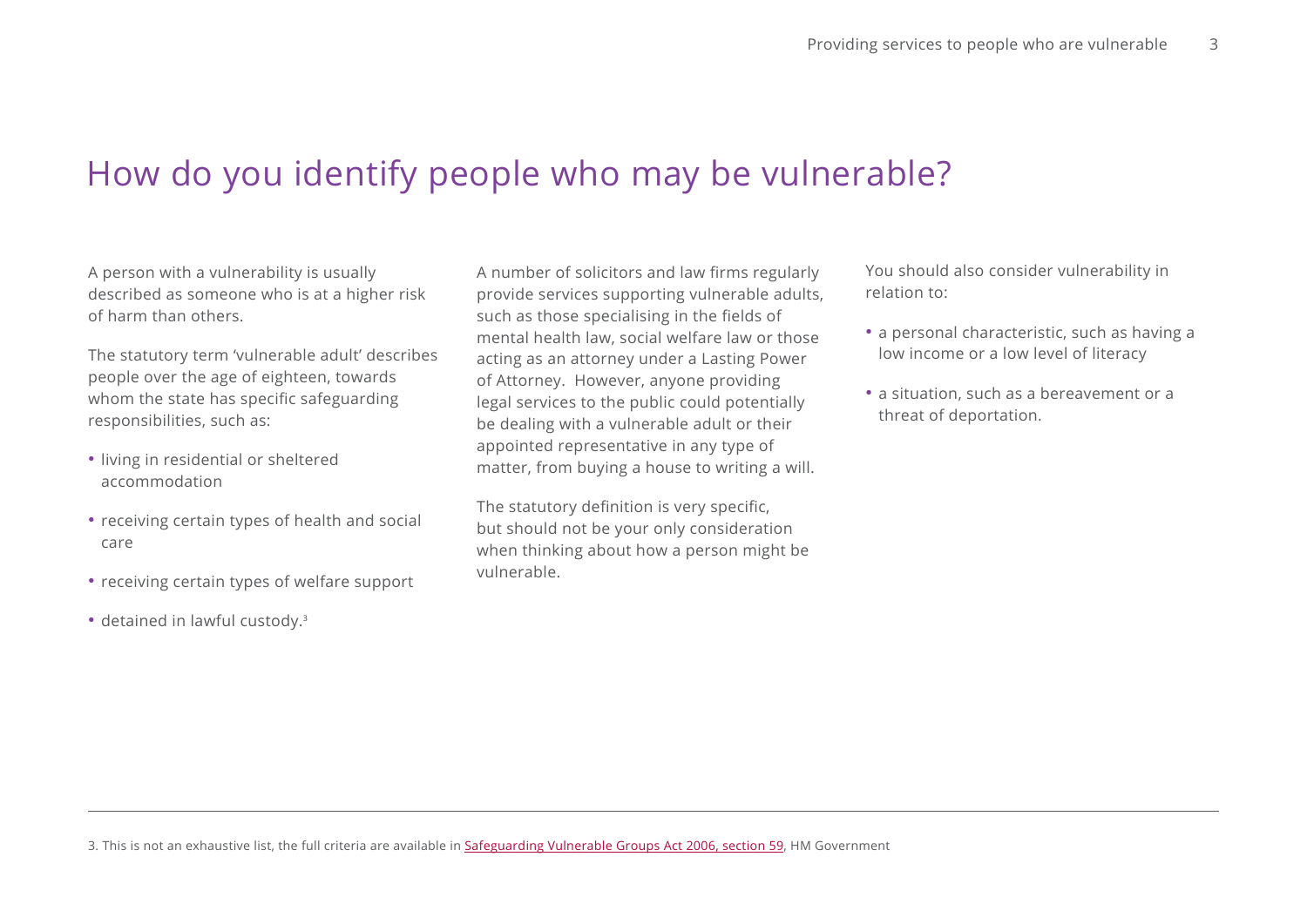The following personal characteristics and situations are examples of risk factors that could make someone more vulnerable. This is not an exhaustive list, and is based on suggestions from the Legal Services Consumer Panel, building on the British Standard on Inclusive Service Provision.<sup>4</sup>

| <b>Characteristics</b>            |                              |                                                 |  |
|-----------------------------------|------------------------------|-------------------------------------------------|--|
| Age                               | <b>Low Income</b>            | Inexperience                                    |  |
| <b>Low literacy</b>               | <b>Learning disabilities</b> | <b>Cultural barriers</b>                        |  |
| <b>Physical disabilities</b>      | <b>Mental health issues</b>  | English as a second<br>language                 |  |
| <b>Health problems</b>            | <b>Location</b>              | <b>Being a carer</b>                            |  |
| <b>Lack of internet</b><br>access | Lone parent                  | Living alone or<br>in poor living<br>conditions |  |

| <b>Situation</b>                   |                                |  |
|------------------------------------|--------------------------------|--|
| Threat of harm                     | Victim of crime or<br>accident |  |
| Bereavement                        | Loss of income                 |  |
| Relationship<br>breakdown          | Loss of employment             |  |
| Having recently left<br>care       | Threat of<br>deportation       |  |
| Concern over access<br>to children | Concern over child<br>welfare  |  |

4. [Recognising and responding to consumer vulnerability: a guide for legal services regulators](http://www.legalservicesconsumerpanel.org.uk/publications/research_and_reports/documents/Guide%20to%20consumer%20vulnerability%202014%20final.pdf), Legal Services Consumer Panel, 2016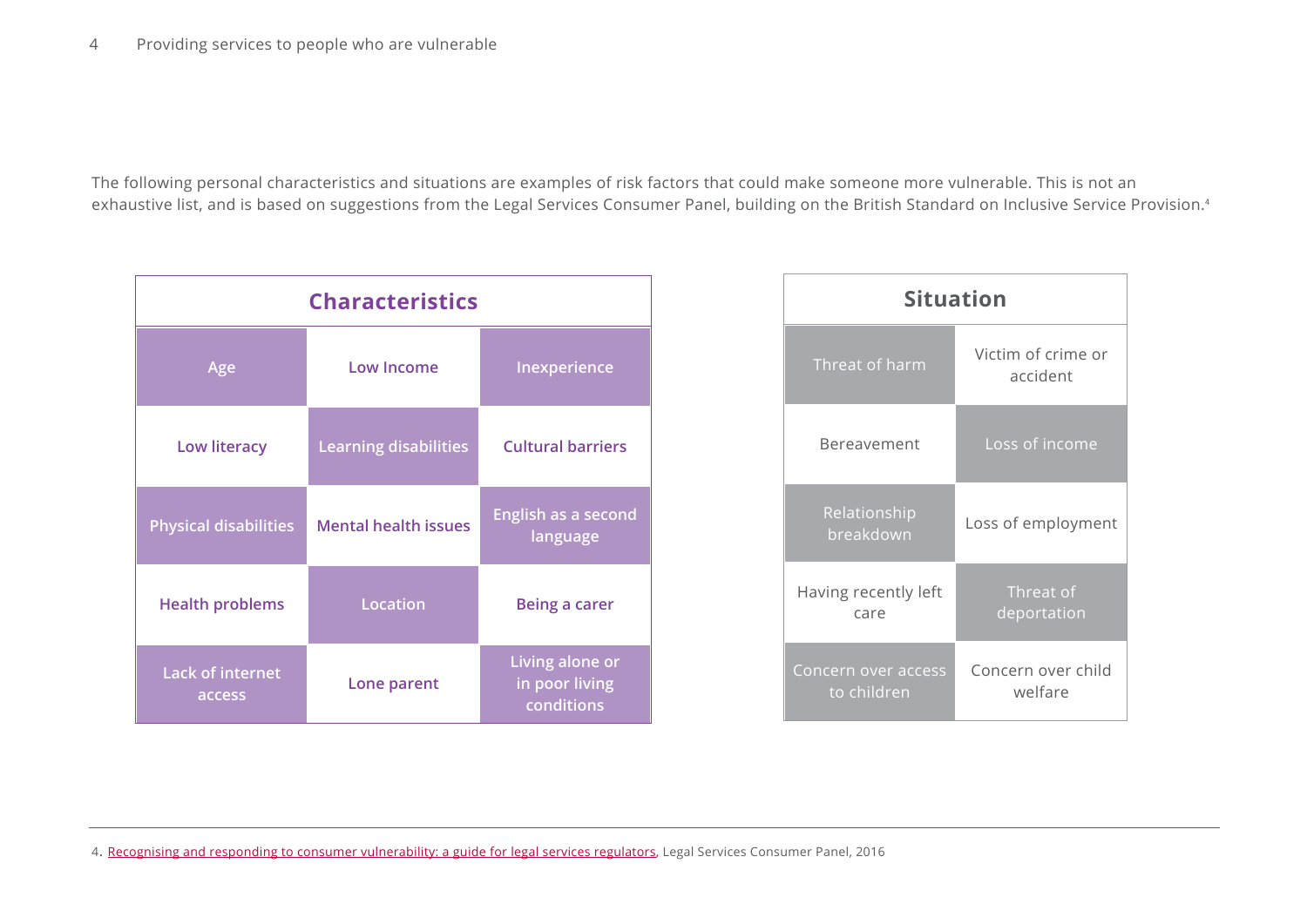









## Issues specific to legal services

In addition to these characteristics and situations, three other factors can make consumers particularly vulnerable in the legal services market.

- The knowledge gap between the general public and solicitors
- People often take legal advice at times of difficulty or stress
- It is often difficult for people to judge the quality of legal services, even after they have received them.

There are also some types of legal work where it is more likely that a consumer will experience difficulty or stress impacting their quality of life, such as asylum work.

Finally, vulnerability is not just about a person's situation; it can be caused or exacerbated by a solicitor or someone working in a law firm. For instance, if someone is persuaded to take forward an unmeritorious case, which results in costs they cannot meet. Another example could be if problems were caused by failure to make a proper reasonable adjustment.

There is no reason why a person meeting any of the definitions above should not receive a proper standard of legal service.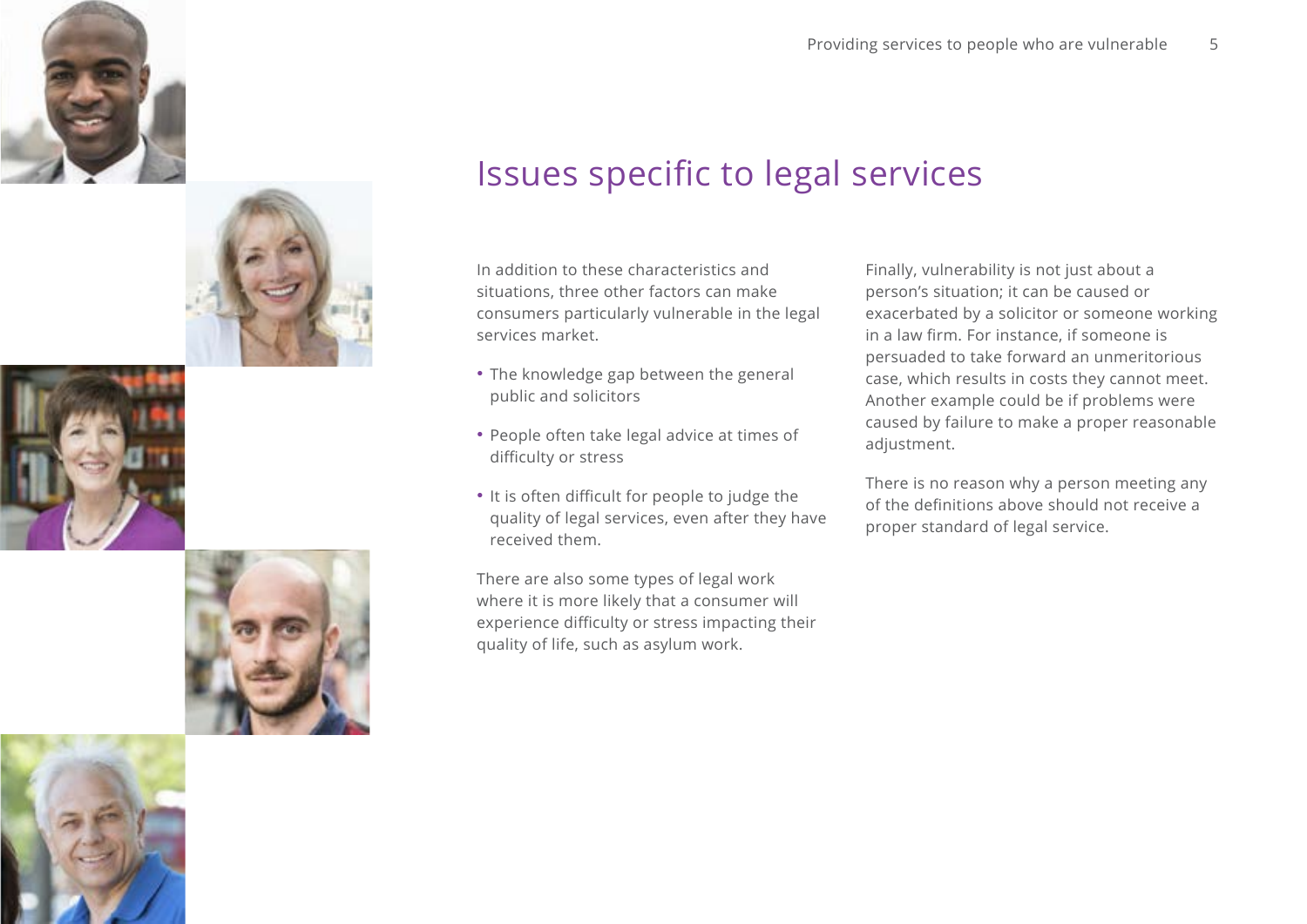# Benefits of considering vulnerability

Helping vulnerable people to understand their legal problems and effectively access justice is of huge benefit in terms of upholding the rule of law and protecting the public. There are also benefits for firms and consumers alike, including:

- vulnerable people better understanding their legal matter and the likely outcome
- supporting the safety and wellbeing of vulnerable people
- a positive impact on the reputation of solicitors and law firms.













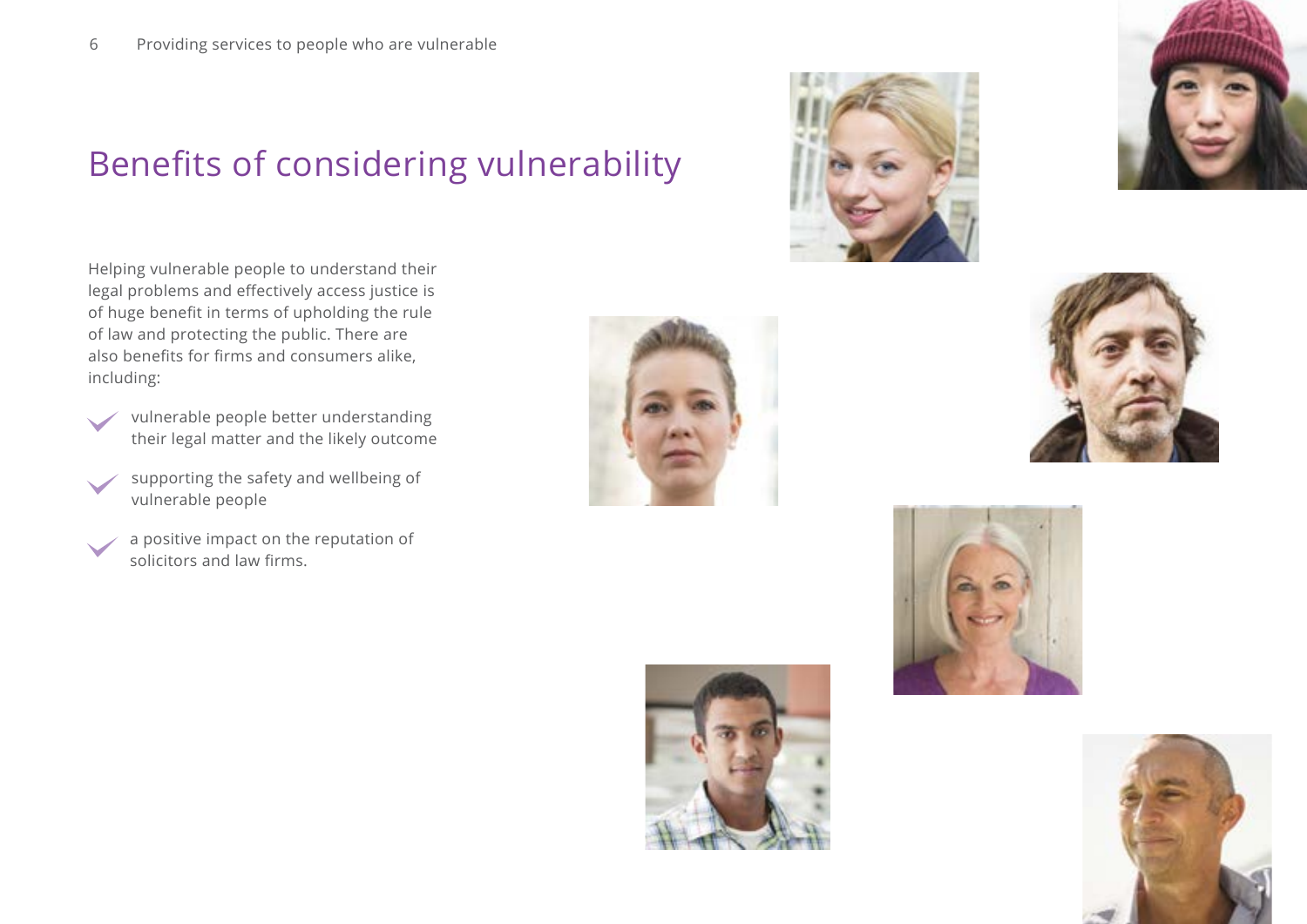## Your responsibilities

Below we outline your responsibilities under relevant regulation and legislation.

### Regulation

#### **SRA Principles**

The Principles embody the key ethical requirements on firms and individuals who are involved in the provision of legal services. Of particular relevance to standards of service to people who are vulnerable are:

#### **Principle 2**:

You must act with integrity.

#### **Principle 4**:

You must act in the best interest of each client.

#### **Principle 5**:

You must provide a proper standard of service to your clients.

#### **Principle 6**:

You must behave in a way that maintains the trust the public places in you and the provision of legal services.

#### **Principle 9**:

You must run your business or carry out your role in the business in a way that encourages equality of opportunity and respect for diversity. 5

#### **SRA Statement of Solicitor Competence**

Our Statement of Solicitor Competence provides more detail on what a proper standard of service for people who are vulnerable means. The relevant sections are:

C. Working with other people

C1. Communicate clearly and effectively, orally and in writing, including:

b. Responding to and addressing individual characteristics effectively and sensitively

c. Using the most appropriate method and style of communication for the situation and the recipient(s)

g. Imparting any difficult or unwelcome news clearly and sensitively

C2. Establish and maintain effective and professional relations with clients, including:

b. Providing information in a way that clients can understand, taking into account their personal circumstances and any particular vulnerability

d. Identifying and taking reasonable steps to meet the particular service needs of all clients including those in vulnerable circumstances.<sup>6</sup>

<sup>5.</sup> [SRA principles 2011](http://www.sra.org.uk/solicitors/handbook/handbookprinciples/content.page), SRA, 2016

<sup>6.</sup> [Statement of Solicitor Competence](https://www.sra.org.uk/solicitors/competence-statement.page), SRA, 2016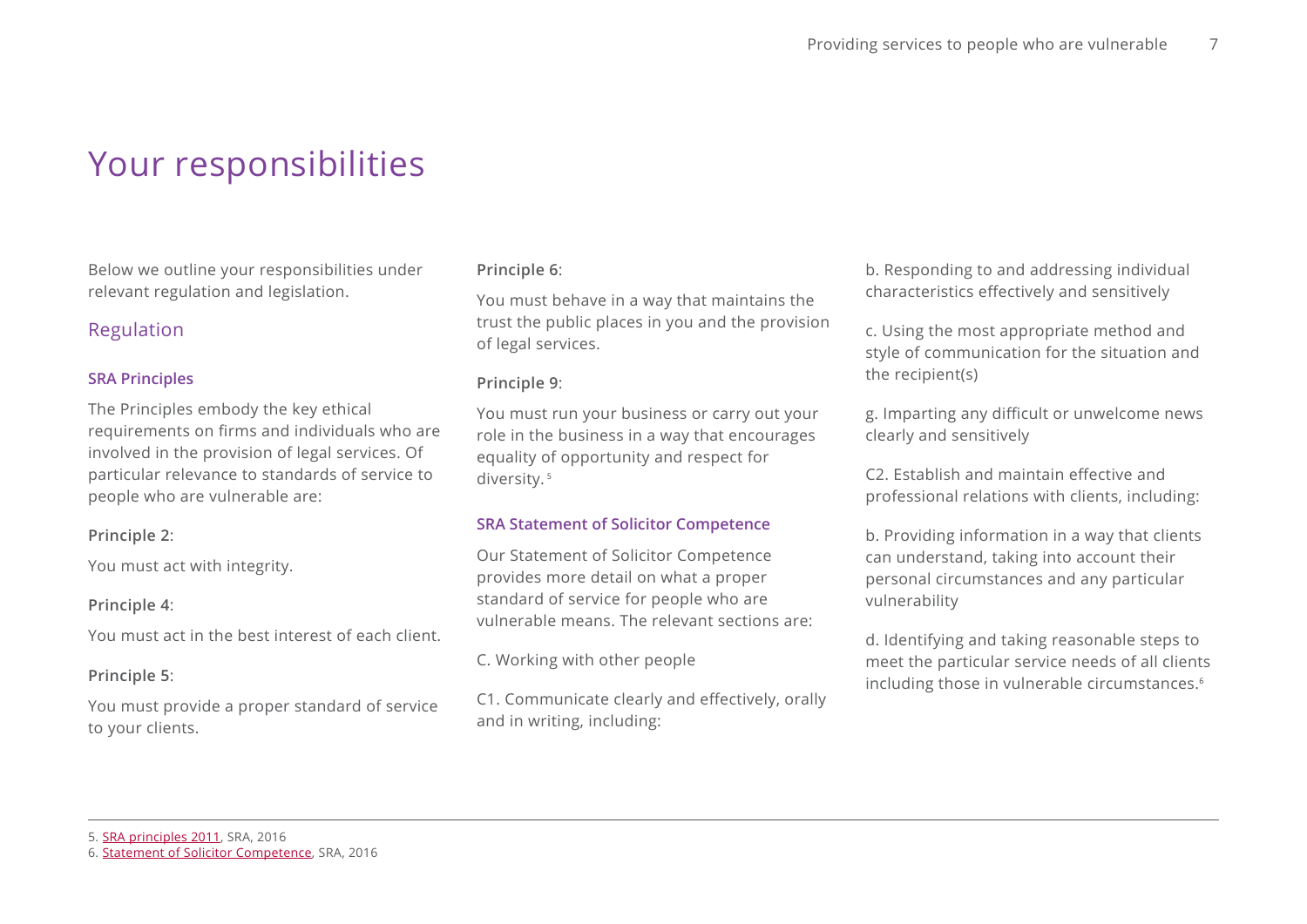### **Legislation**

The following legislation covers requirements when providing a service for specific groups of people who may be vulnerable.

#### **The Equality Act 2010**

Under the Equality Act 2010 (EA), businesses providing services to the public have a duty to anticipate and make reasonable adjustments so that someone who is disabled is not disadvantaged.<sup>7</sup>

The EA does not specify what particular adjustments to make, so law firms should decide what is most appropriate. We have provided some examples of reasonable adjustments.

- A firm begins work for a client with mobility problems. If their office is not accessible, e.g. due to narrow doorways or lack of a step-free entrance, then an alternative place to meet with appropriate access could be arranged
- A firm begins work for a client who is deaf, and after talking to their client, arranges for a sign language interpreter to attend all faceto-face meetings
- A firm has key written documents such as client care letters available in several formats, e.g. large print, Braille or audio versions.

Solicitors also have a general duty under the Act not to discriminate against an individual:

- by not providing the person with a service
- in the way or the terms upon which a service is provided.

The EA sets out what acts will amount to discrimination based upon disability and provides that a service provider must not harass or victimise an individual requiring services. 8

<sup>7.</sup> [Equality Act 2010, c.15, Part 2, Chapter 1, Section 6 – Disability](http://www.legislation.gov.uk/ukpga/2010/15/section/6); [Equality Act 2010, c.15, Part 2, Chapter 2, Adjustment for disabled persons, Section 20](http://www.legislation.gov.uk/ukpga/2010/15/section/20)

<sup>8.</sup> [Equality Act 2010, c.15, Part 2, Chapter 2, Adjustment for disabled persons, Section 20](http://www.legislation.gov.uk/ukpga/2010/15/section/20)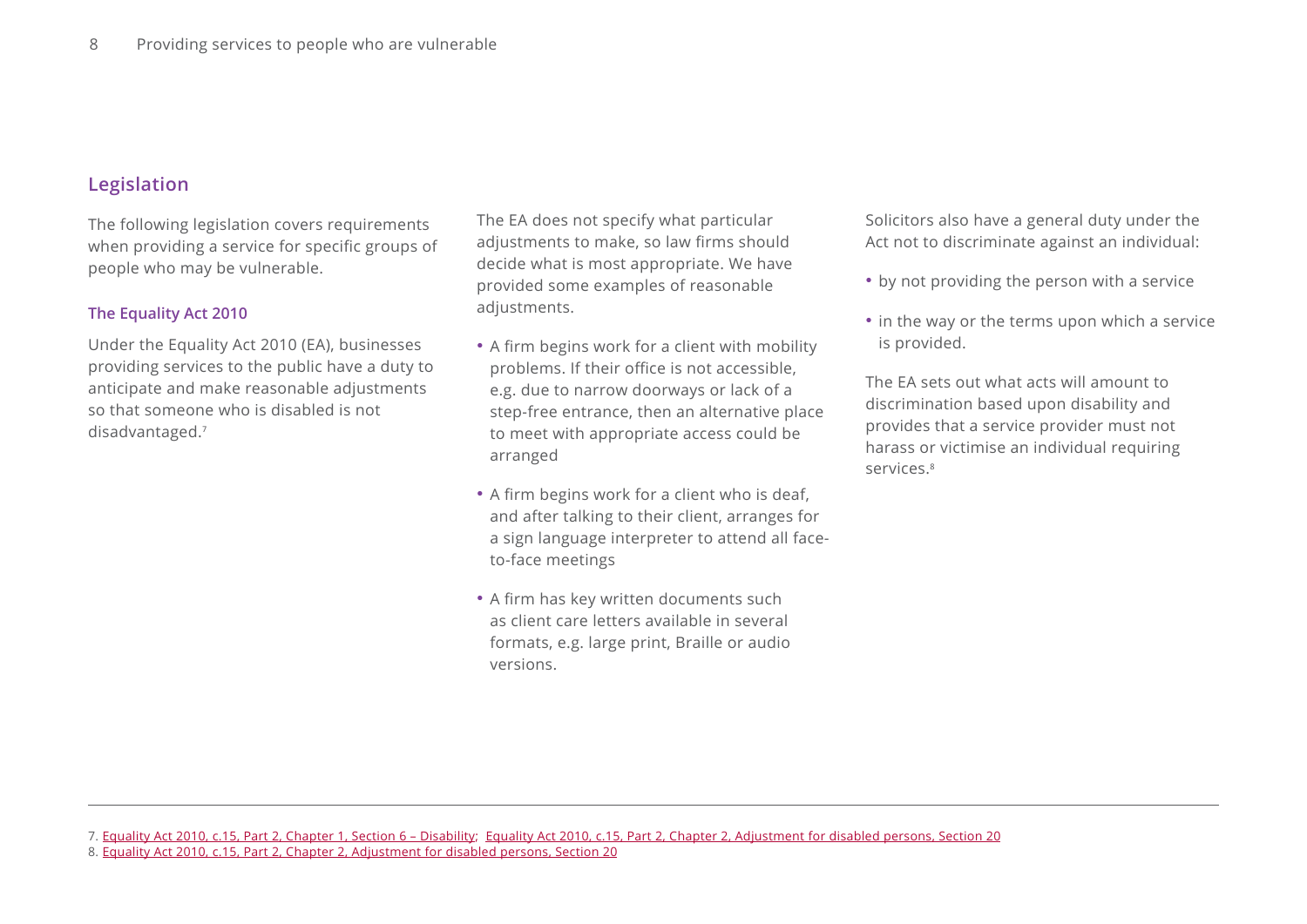#### **The Mental Capacity Act 2005**

Sometimes solicitors or law firms will have questions about whether a prospective or current client has the capacity to instruct them. It is necessary for them to consider what it means to act in the best interests of a client who may lack capacity. 9

Under the Mental Capacity Act 2005 (MCA) and the MCA Code of Practice, if you think a client or potential client lacks capacity, you must not assume that this is the case. Instead, you should assess their capacity prior to taking any instructions, taking into account the principles set out in the MCA 10

The MCA provides that a person will lack capacity if they are unable to make a decision for themselves or because of mental incapacity. Someone lacks the capacity to make decisions under the MCA if they are unable:

- *to understand the information relevant to the decision;*
- *to retain that information;*
- *to use or weigh that information as part of the process of making the decision; or*
- *to communicate his decision (whether by talking, using sign language or any other means).*<sup>11</sup>

If after speaking to your prospective or current client you still have concerns about their capacity to make a decision, you may want to get an expert opinion.

Our Professional Ethics team can offer guidance on this as well.



<sup>9.</sup> [Mental Capacity Act 2005, c.9, Part 1, Preliminary, Section 4 – Best interests](http://www.legislation.gov.uk/ukpga/2005/9/section/4)

<sup>10.</sup> [Mental Capacity Act 2005, c.9, Part 1 – the principles](http://www.legislation.gov.uk/ukpga/2005/9/section/1); [Mental Capacity Act 2005 Code of Practice](https://www.gov.uk/government/uploads/system/uploads/attachment_data/file/497253/Mental-capacity-act-code-of-practice.pdf), Department of Constitutional Affairs, 2007

<sup>11.</sup> [Mental Capacity Act 2005, c.9, Part 1, Preliminary, Section 3 – Inability to make decisions](http://www.legislation.gov.uk/ukpga/2005/9/section/3)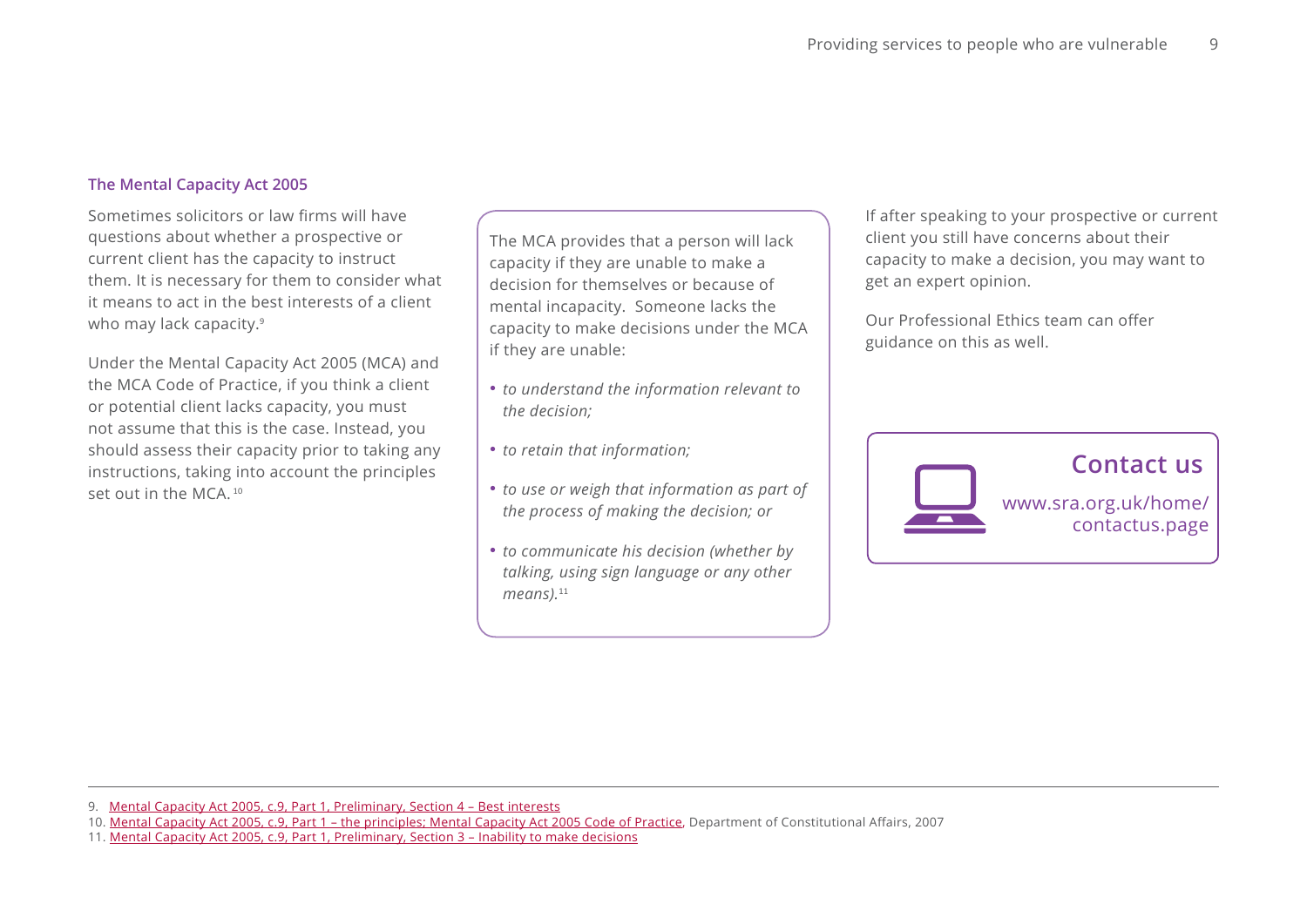# Practical examples

Here are some real-life examples of what firms are doing to serve people who may be vulnerable. These do not constitute guidance or best practice but instead highlight some ideas you may consider using.

The examples illustrate that small changes can make a big difference to people.

## **Identifying the needs of older people**

A law firm is working with their local council's *Older People's Forum* to better understand the needs of older clients to make sure that their services are appropriate to these people. Many local authorities run these forums and they can be a good way to understand the issues facing members of your local community.

### **Addressing literacy**

A large law firm is redrafting its terms of business to provide an 'easy read' version for clients whose first language is not English or who have other considerations, such as learning difficulties. Representative organisations often have guides to help you write appropriately for different groups, for example Mencap's guide for accessible writing.<sup>12</sup>

### **Overcoming language barriers**

A specialist immigration firm is making sure that important information such as costs, legal processes, procedures and client care letters are translated into a client's first language where needed. This helps them understand what to expect from their solicitors from start to finish in a clear and accessible way.

### **Supporting homeless clients**

A firm has changed its approach to working with homeless clients by meeting them at a shelter or similar location of their choice, rather than asking them to come into the firm's office. They also use text messages as their main form of communication, rather the usual written correspondence.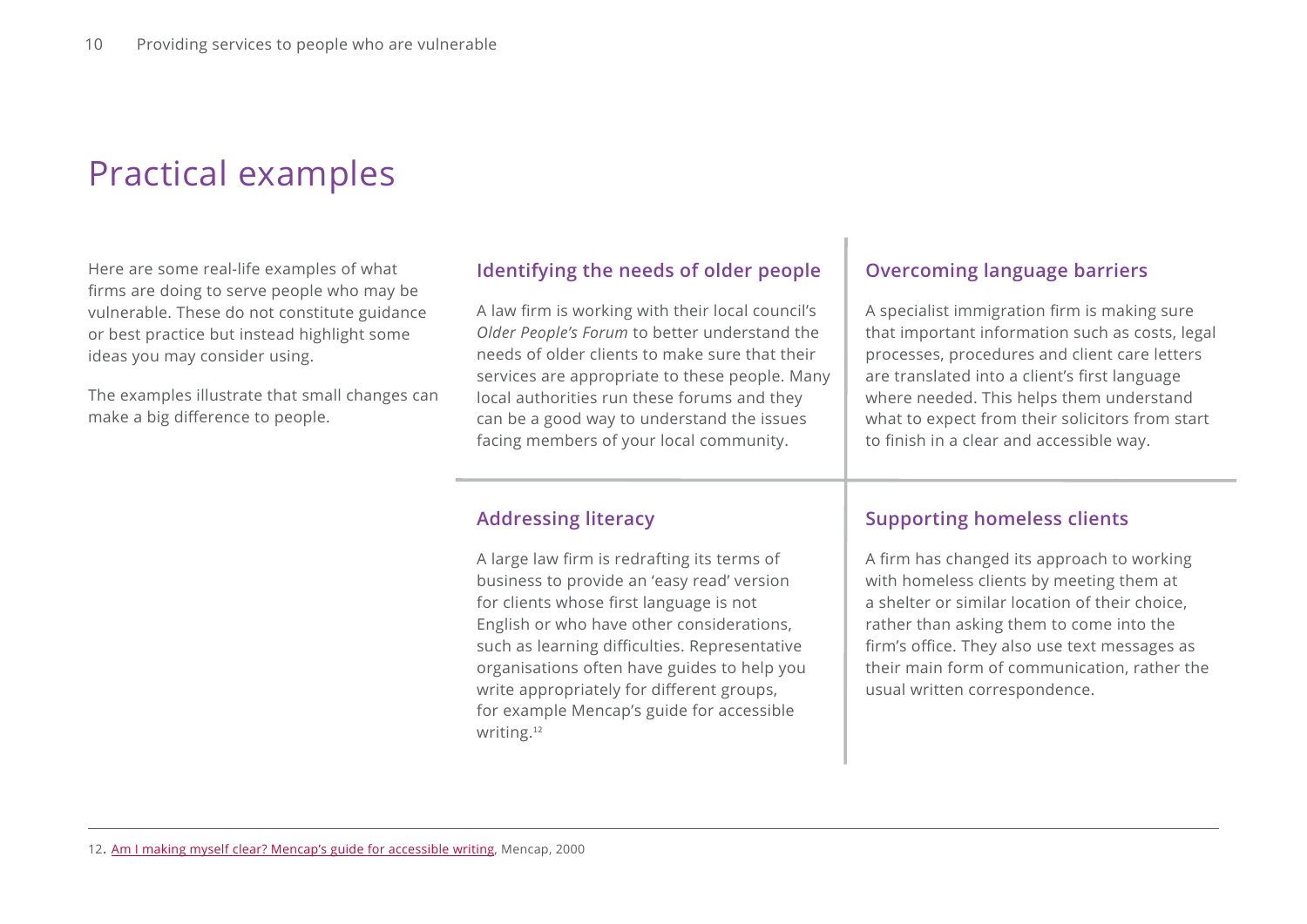## How we are playing our part

Here at the SRA, we consider potential vulnerability when looking into reports of solicitor misconduct. One of the factors that influence our assessment is whether individuals are able to protect themselves against harm or exploitation.<sup>13</sup>

In terms of regulatory action, when a solicitor takes advantage of a person who may be vulnerable the Solicitors Disciplinary Tribunal considers this an aggravating factor and their judgement will reflect this.<sup>14</sup>

" A serious aggravating factor in the case was the increasing vulnerability of [the client] when compared to the sophistication and experience of the respondent*.*

SDT judgement regarding a case of taking unfair advantage

The SDT noted in particular that the respondent had taken advantage of two of his clients, one of whom was especially vulnerable. "

SDT judgement regarding a case of dishonesty offences

In determining the seriousness of the respondent's misconduct, the SDT had borne in mind the extent to which he had acted in breach of a position of trust with two very elderly and vulnerable clients.  $AC$ 

SDT judgement regarding a case of taking unfair advantage

13. [Incoming reports – Risk assessment methodology](https://www.sra.org.uk/risk/reports-assessment-method.page), SRA, 2014

<sup>14.</sup> [Guidance note on sanctions \(4th edition\)](http://www.solicitorstribunal.org.uk/Content/documents/GUIDANCE%20NOTE%20ON%20SANCTIONS%204th%20edition%20December%202015%20website.pdf), Solicitors Disciplinary Tribunal, 2015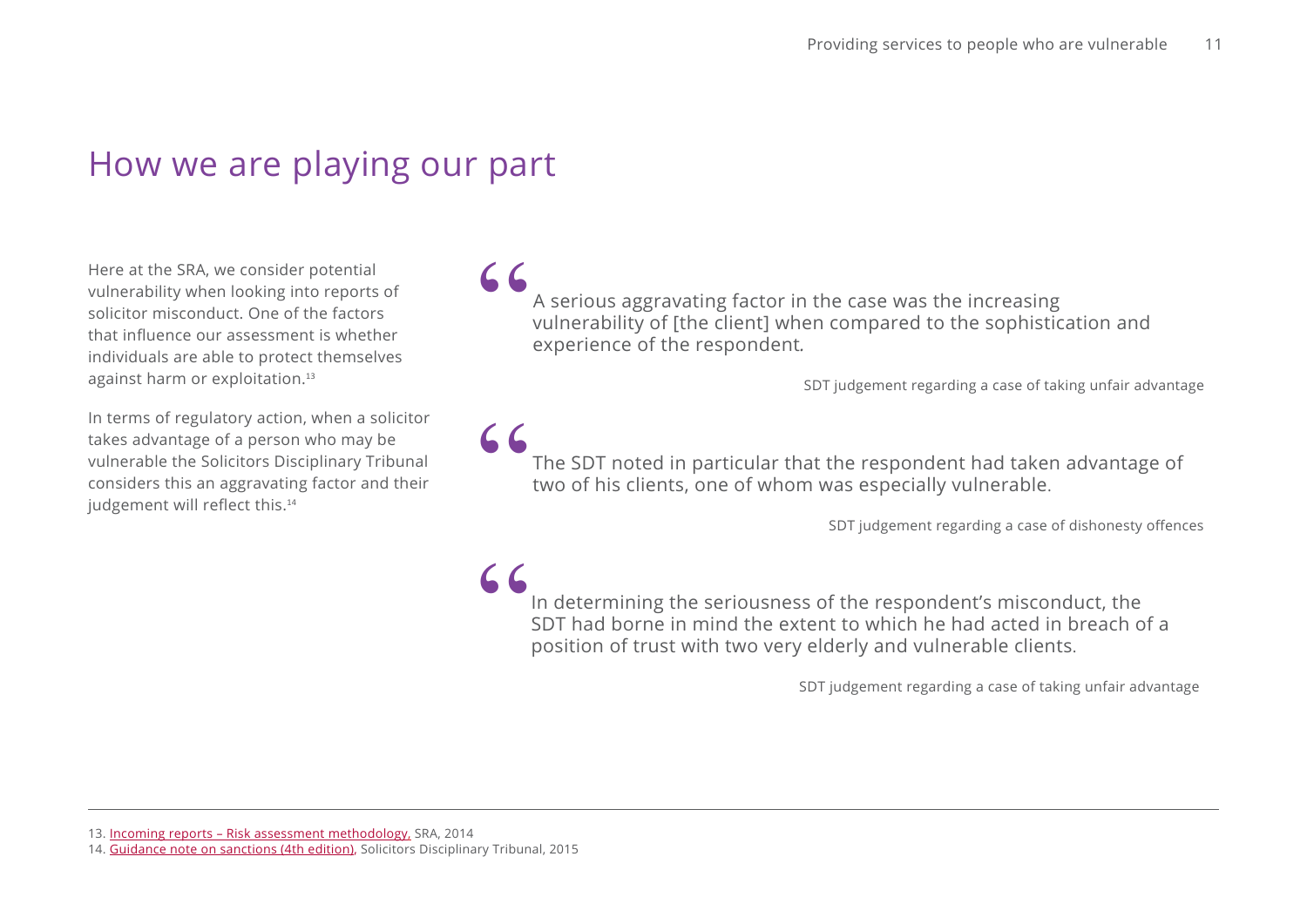# Further work being done

This report brings together some of the existing information on appropriate standards of service to people who may be vulnerable. However, we know there are evidence gaps such as whether standards of service change in different areas of law, or if certain groups are less likely to be treated fairly and in accordance with our competence statement.

To help address this, we are undertaking new research during 2016. We will look at the areas of law where solicitors and law firms are likely to encounter people who may be vulnerable.

This research will provide further evidence to support our role as a regulator in offering the right kind of public protection, as well as highlight areas of good and bad practice in the legal sector.<sup>15</sup>